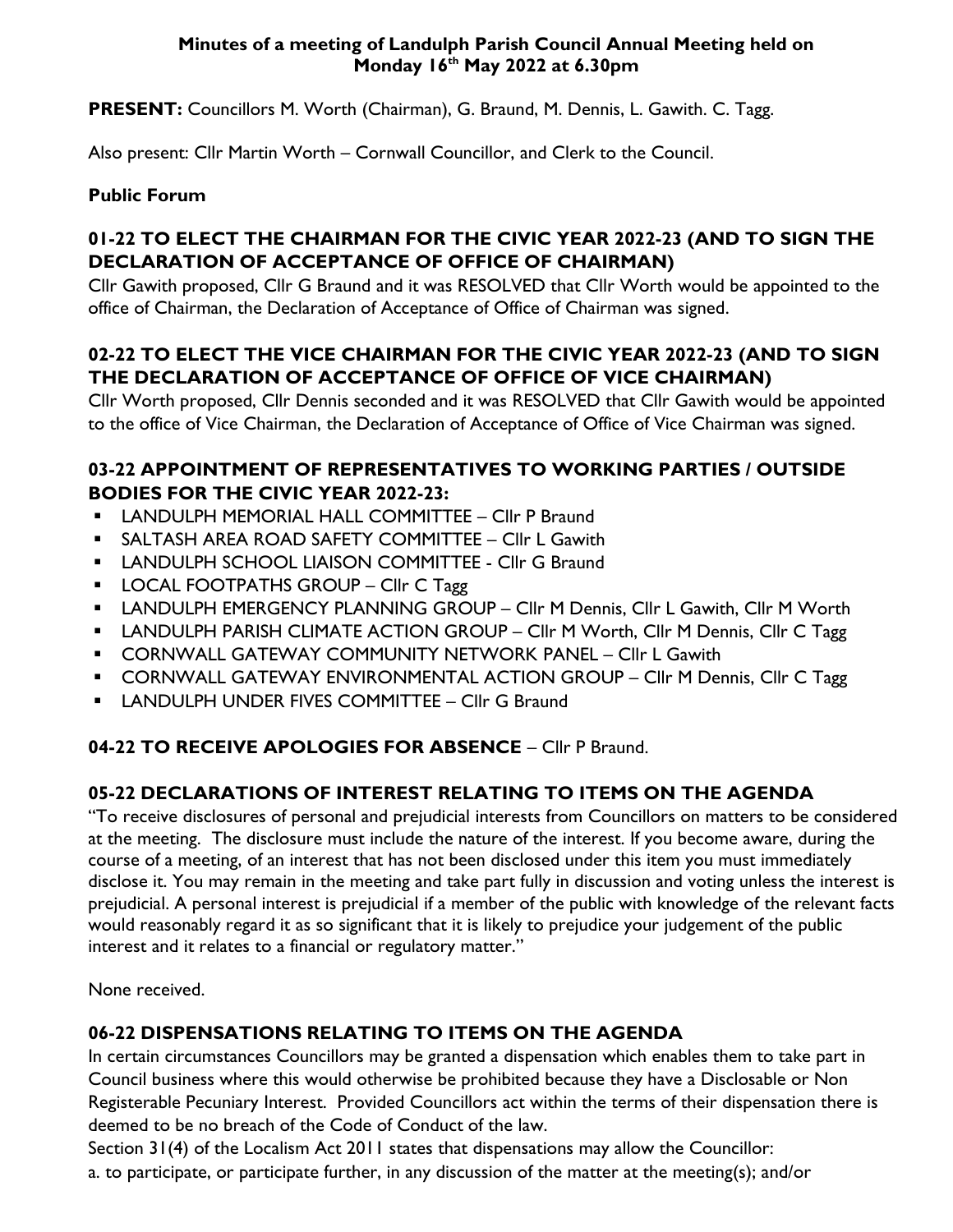b. to participate in any vote, or further vote, taken on the matter at the meeting(s).

If a dispensation is granted, the Councillor may remain in the room where the meeting considering the business is being held and if the dispensation allows may also vote.

None received.

## **07-22 TO CONFIRM THE MINUTES OF THE PREVIOUS MEETING (25.04.2022)**

Cllr Gawith proposed, Cllr Dennis seconded, and it was RESOLVED to agree the minutes of  $25<sup>th</sup>$  April 2022.

## **08-22 MATTERS ARISING FROM THE MINUTES**

- a) With reference to minute no 208-21a Cllr Worth advised that the investigation for potential funding for the pre-school at Cornwall Council level is ongoing.
- b) With reference to minute no 208-21b the Clerk confirmed that thank you emails had been sent to the Climate change speakers.
- c) With reference to minute no 208-21c Cllr Tagg confirmed that an article had been placed in the newsletter re the parish council newsletter.
- d) With reference to minute no 211-21a, Cllr Dennis confirmed that she had spoken with Amanda Pugh, and agreed the two trees next to the footpath near Penyoke do have ash die-back, it was thought the landowner was the Duchy of Cornwall, but that hasn't been confirmed. **[ACTION: Cllr Worth to follow up on the interactive map].**
- e) With reference to minute no 211-21b, Cllr Worth confirmed that he has liaised with Cornwall Council officers in relation to the obstruction of the bye-way, and was informed that the parish council shouldn't be involved. After a discussion between parish councillors, Cllr Tagg stated that she would still like the parish council to advise parishioners, Cllr Worth stated he would be nervous about the parish council giving advice on a matter that is not within its powers to do so, and would encourage parishioners to report such matters to Cornwall Council. It was RESOLVED that a notice would be published from the parish council – all parish councillors to agree by email.
- f) With reference to minute no 211-21, Cllr Dennis confirmed that she has sent the link regarding the outdoor gym equipment to all parish councillors for information.
- g) With reference to minute no 218-21, the Defibrillator training dates have been confirmed for Monday  $13<sup>th</sup>$  June, and Monday  $11<sup>th</sup>$  July, two sessions on each evening, 6.30-7.30, 7.45-8.45pm.
- h) With reference to minute no. 219-21 there is an action outstanding. **[ACTION: Cllrs Worth and Tagg to review the Google package].**
- i) With reference to minute no. 220-21 it was confirmed that details on the custodian trustee of the hall were circulated to parish councillors.
- j) With reference to minute no 220-21, the Clerk confirmed that the pound sign was added to the Fixed Assets Register.
- k) With reference to minute no 222-21 it was confirmed that the Governance and Finance Working Party met to discuss the Fixed Assets Register, the purchase cost should remain the same each year but the insurance value would potentially change.
- l) With reference to minute no 223-21 Cllr Worth contacted Sarah Coryton, and also the current High Sheriff, who was unfortunately previously engaged. It was RESOLVED that the parish council would contact the High Sheriff early next year.

# **09-22 PLANNING – TO CONSIDER PLANNING APPLICATIONS:**

a) [PA22/02886](https://planning.cornwall.gov.uk/online-applications/simpleSearchResults.do?action=firstPage) | Conversion and extension for redundant barn to form residential annex | Colloggett Barns, The Shippen Road From Junction South Of Grove Villa To Colloggett Farm Cottages Landulph PL12 6ND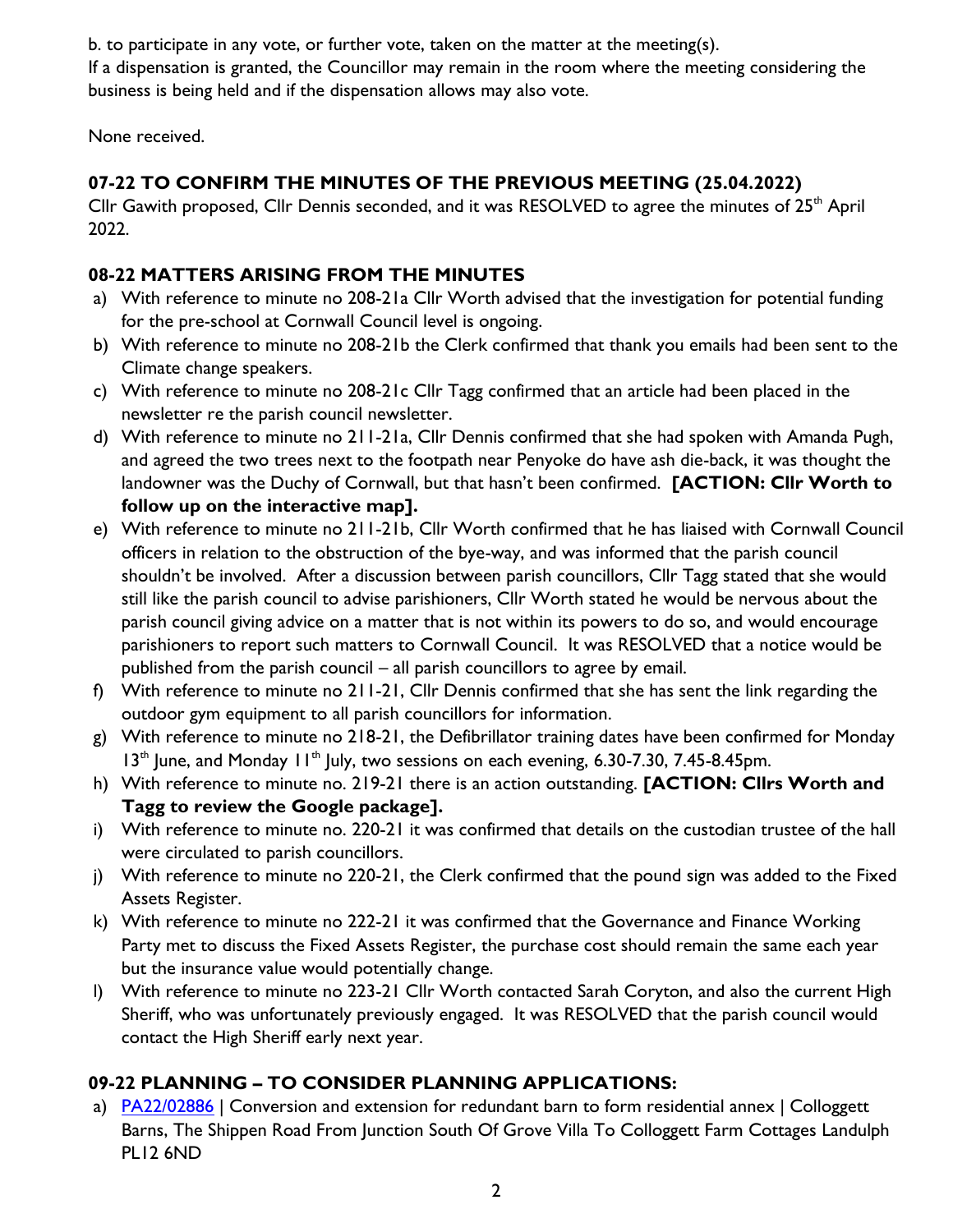Cllr Worth proposed, Cllr G Braund seconded and it was RESOLVED to respond to Cornwall Council that Landulph Parish Council supports this application.

b) [PA22/03775](file:///C:/Landulph%20Parish%20Council/Agendas%20and%20Minutes/2022/5.%2016%20May%202022/PA22/03775%20|%20Proposed%201.6%20MW%20solar%20PV%20development%20with%20variation%20of%20condition%2017%20of%20decision%20PA11/01235%20dated%2018.04.2011%20|%20West%20Kingsmill%20Road%20From%20Leigh%20Lane%20To%20Kingsmill%20Lake%20And%20Farm%20Landulph%20Saltash%20Cornwall%20PL12%206NB) | Proposed 1.6 MW solar PV development with variation of condition 17 of decision PA11/01235 dated 18.04.2011 | West Kingsmill Road From Leigh Lane To Kingsmill Lake And Farm Landulph Saltash Cornwall PL12 6NB

Cllr Worth proposed, Cllr Dennis seconded and it was RESOLVED to respond to Cornwall Council that Landulph Parish Council supports this application.

#### **Planning application update:**

c) [PA22/03731](https://planning.cornwall.gov.uk/online-applications/simpleSearchResults.do?action=firstPage) Southbound Slip Cargreen Cornwall PL12 6PA Non Material Amendment in relation to Decision Notice PA21/10552 dated 23.12.2021: change from timber windows to UPVC (white), box extension still formed in white painted hardwood.

At the April 2022 meeting it was RESOLVED that the Parish Council would submit comments to Cornwall Council stating that it has no objection to this planning application.

A subsequent email was received from Cornwall Council under the local planning protocol dated 11.5.22 stating:

Thank you for your recent consultee response with reference to the above application, a non-material amendment for the use of UPVC windows in place of timber. Within your response you raised no objection.

I would like to take this opportunity to inform you that in this instance officers consider that the proposed amendment is considered to be material and therefore the amendment cannot be approved under this application. The reason for this is the location of the site within a Conservation Area where the use of UPVC rather than the approved timber diminishes the quality of development to that approved. As a consequence officers are concerned about the potential impact of this amendment on the surrounding area which should be subject to full assessment to establish whether the proposed change is contrary to planning policy.

In light of the above, in this instance we will not be accepting the works as a non-material amendment.

Landulph Parish Council (unanimous decision), under the local planning protocol, chose option 1: to agree with the officer's recommendation.

## **10-22 PENYOKE RECREATION GROUND REFURBISHMENT, ANNUAL INSPECTION REPORT, ROLLING PROGRAMME / GRASS BANK (STANDING ITEM)**

Cllr Dennis reported on the following: An additional £900 for balance beam £6400 total for works on: £845 tractor £2865 activitiy trail £1380 adult keep fit equipment. £925 balance beam £385 Multi play area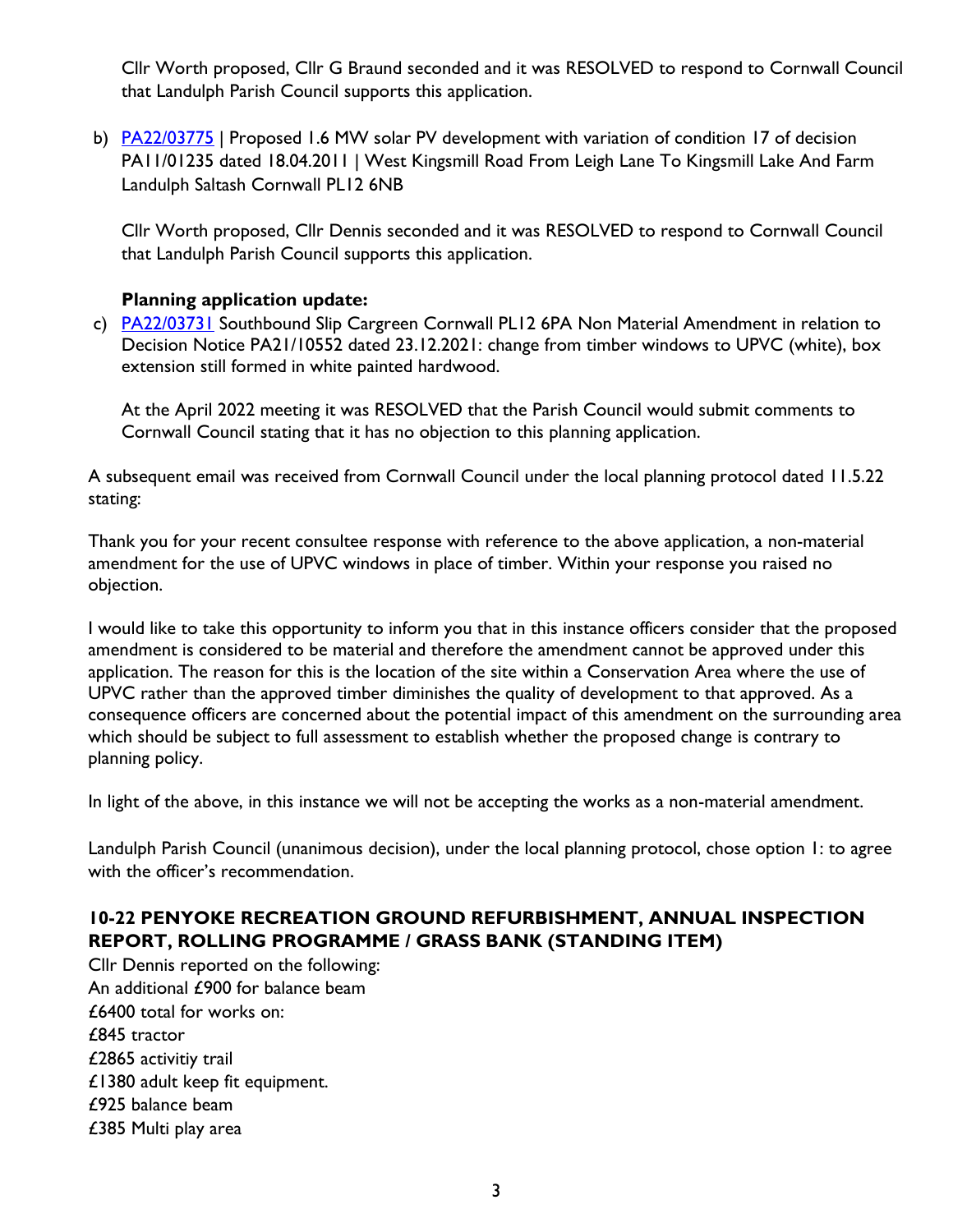Cllr Dennis has contacted Ray Hall to take action, but was advised that procuring wood is currently difficult.

Cllr Tagg proposed to set up a Playground Working Group on playground, to discuss whether equipment should be repaired or replaced, as lots of money is being spent on repairs, needs to an overall long-term plan. Cllr Dennis advised that the parish council acts on the annual safety inspection advice.

Cllr Gawith would like to see a proposal on outdoor gym – to show options, to be presented to the parish council. Cllr Tagg advised there is a lot of funding available in the playground fund. Cllr Dennis advised that she's happy to put together a proposal for an adult gym, but as far as advising on how long a piece of equipment or repair will last would be difficult to judge – as we don't event receive that information from the playground inspection company. Cllr Worth asked whether there's a

requirement for a consultant to advise on the longevity of play equipment.

Cllr Tagg advised that the jubilee fund was spent on mugs, and asked where would the funds for an adult gym come from?

Cllr Tag advised that the playground reserve fund was set up to replace the existing, rather than repair it. Cllr Worth commented that he'd received a comment from a parishioner that the parish council should provide public toilets at Penyoke. There was a discussion about the costs – the yacht club's installation of a toilet wasn't too expensive, but there is already water / sewage / cleaning already on that site. The option of an eco toilet could be investigated, this would need to be looked at before the next budget setting meeting in November.

Penyoke Recreation Ground Working Party – proposal to be set up. Terms of Reference to be agreed at a parish council meeting. More information on an adult gym proposal could feed into this working party.

## **11-22 FOOTPATHS UPDATE (STANDING ITEM) – none.**

# **12-22 CLIMATE CHANGE ACTION GROUP UPDATE (STANDING ITEM) – none.**

## **13-22 TREES UPDATE (STANDING ITEM)**

## **[ACTION: Cllr Worth to identify ownership of the trees at Penyoke that have ash die-back].**

Sessile Oak at The Cross – Clerk confirmed to Cornwall Council, should arrive this year.

#### **14-22 COUNCILLOR VACANCY**

This has been published in the parish newsletter, parish council newsletter, and parish council website.

#### **15-22 EMERGENCY PLAN UPDATE**

Cllr Dennis advised that a meeting is to be arranged. Cllr Worth advised that Roger Pugh was due to attend this parish council meeting to provide an update but was unexpectedly unable to attend.

#### **16-22 HIGHWAYS UPDATE**

Cllr Worth advised that the sinkhole investigation has been added to Cormac's schedule. The bus shelter at Landulph Cross was hit by Cormac sub-contractor's van, it potentially has a colony of bats, insurance report to be submitted.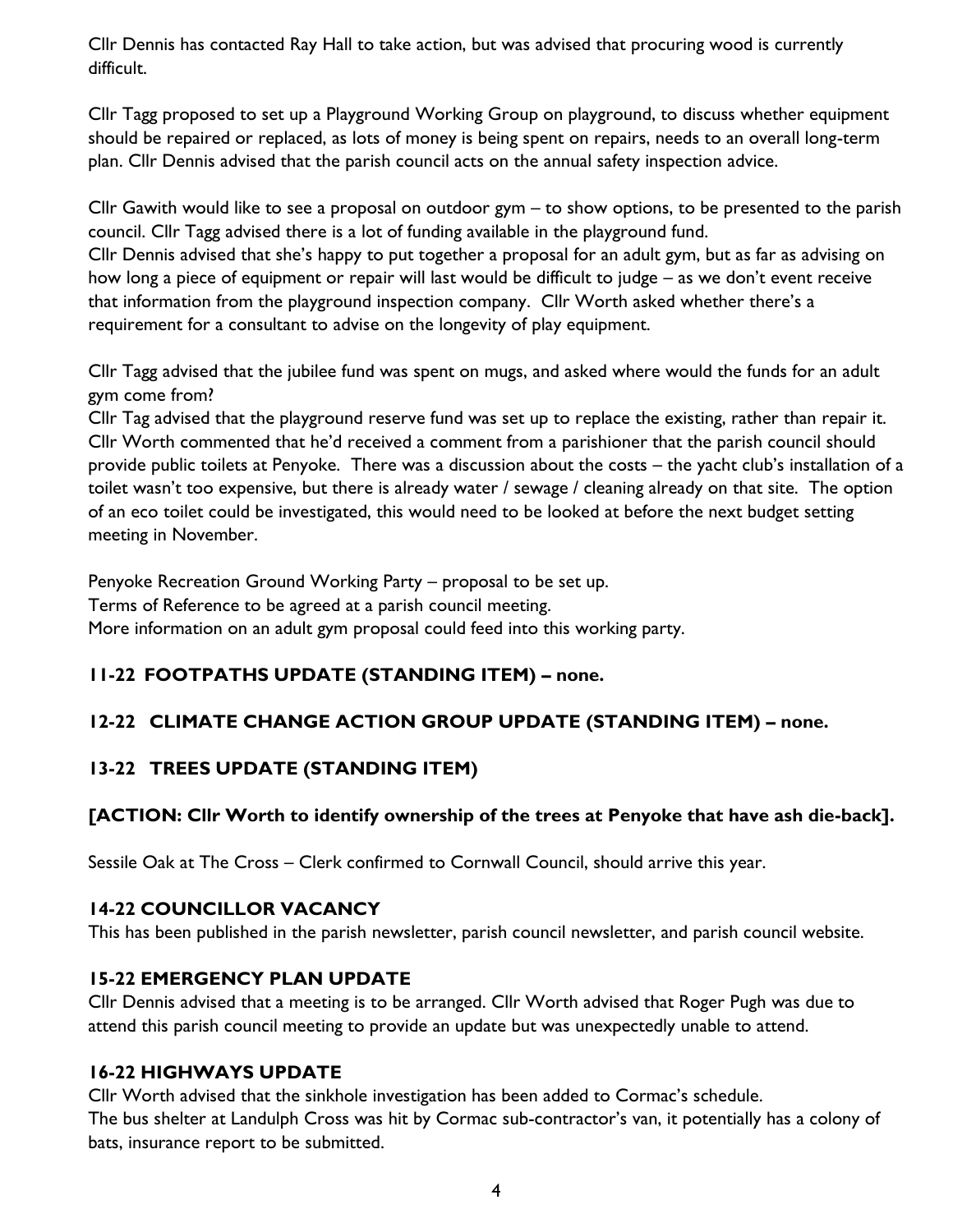## **17-22 VILLAGE PUMP UPDATE – none.**

## **18-22 PLATINUM JUBILEE UPDATE**

Cllr G Braund advised that the Jubilee mugs have been ordered and paid for, and a list has been compiled of children in the parish.

There was a discussion on the need for the following at the planned events:

- Risk assessments
- **■** Insurance
- Hall public liability will be in place if the hall is hired for a nominal £1. Form from booking clerk, to be completed by the parish council, this will cover both events.
- Jill will check re the yacht club insurance.

### **19-22 DEFIBRILLATOR TRAINING CONFIRMED DATES**

Monday 13<sup>th</sup> June and Monday 11<sup>th</sup> July, two sessions on each date 6.30-7.30pm and 7.45-8.45pm, Memorial Hall Main Hall, book onto a session via the Parish Council website, or by contacting the Parish Clerk, 12 people per session. Cllrs Worth and Gawith offered to help set up the hall, and to meet the trainer.

### **20-22 TO APPROVE THE FIXED ASSETS REGISTER 2021/22 (NOTE TO RESTATE 2020/21 FIGURE IN AGAR)**

Cllrs Gawith and Tagg confirmed that the Governance and Finance Working Group met with the Clerk to go through the documents.

Cllr Tagg proposed, Cllr G Braund seconded, and it was RESOLVED to approve the Fixed Assets Register 2021/22; and the RESTATED Fixed Assets Register 2020/21.

#### **21-22 APPROVAL OF THE ANNUAL GOVERNANCE AND ACCOUNTABILITY RETURN 2021/22**

Cllr Gawith confirmed that the Governance and Finance Working Group met with the Clerk to go through the documents, and also met with the internal auditor. Cllr Gawith went through the checklist (Section 1 of the AGAR page 4) to ensure there is a sound system of internal control, and this checklist was agreed and completed at this meeting. Cllr Gawith also discussed Section 2 (Accounting Statements 2021/22 page 5).

Cllr G Braund proposed, Cllr Dennis seconded and it was RESOLVED to approve the Annual Governance and Accountability Return 2021/22, and the Chairman and Clerk signed the relevant sections. The documents will be available on the Parish Council website.

| <b>PAYEE</b>                        | <b>CHQ</b> | <b>REASON</b>                                                          | <b>NET</b> | <b>VAT</b> | <b>GROSS</b> |
|-------------------------------------|------------|------------------------------------------------------------------------|------------|------------|--------------|
| Ray Hall                            | 101419     | See Saw supply and fit main wooden bean                                | 370.00     | 0.00       | 370.00       |
| Ray Hall                            | 101420     | Fence: supply and fit 52m of rails, 3 composite<br>posts, 140 uprights | 1849.00    | 0.00       | 1849.00      |
| <b>CALC</b>                         | 101421     | 28.4.22 Finance training for Cllr Tagg                                 | 30.00      | 6.00       | 36.00        |
| <b>NALC</b>                         | 101422     | Reimburse to Cllr Gawith NALC training                                 | 32.44      | 6.49       | 38.93        |
| <b>NALC</b>                         | 101423     | Reimburse to Cllr Worth NALC training                                  | 32.44      | 6.49       | 38.93        |
| <b>Clerk and Councils</b><br>Direct | 101424     | Reimburse to Cllr G Braund Jubilee mugs                                | 657.04     | 131.41     | 788.45       |

#### **22-22 ACCOUNTS FOR PAYMENT:**